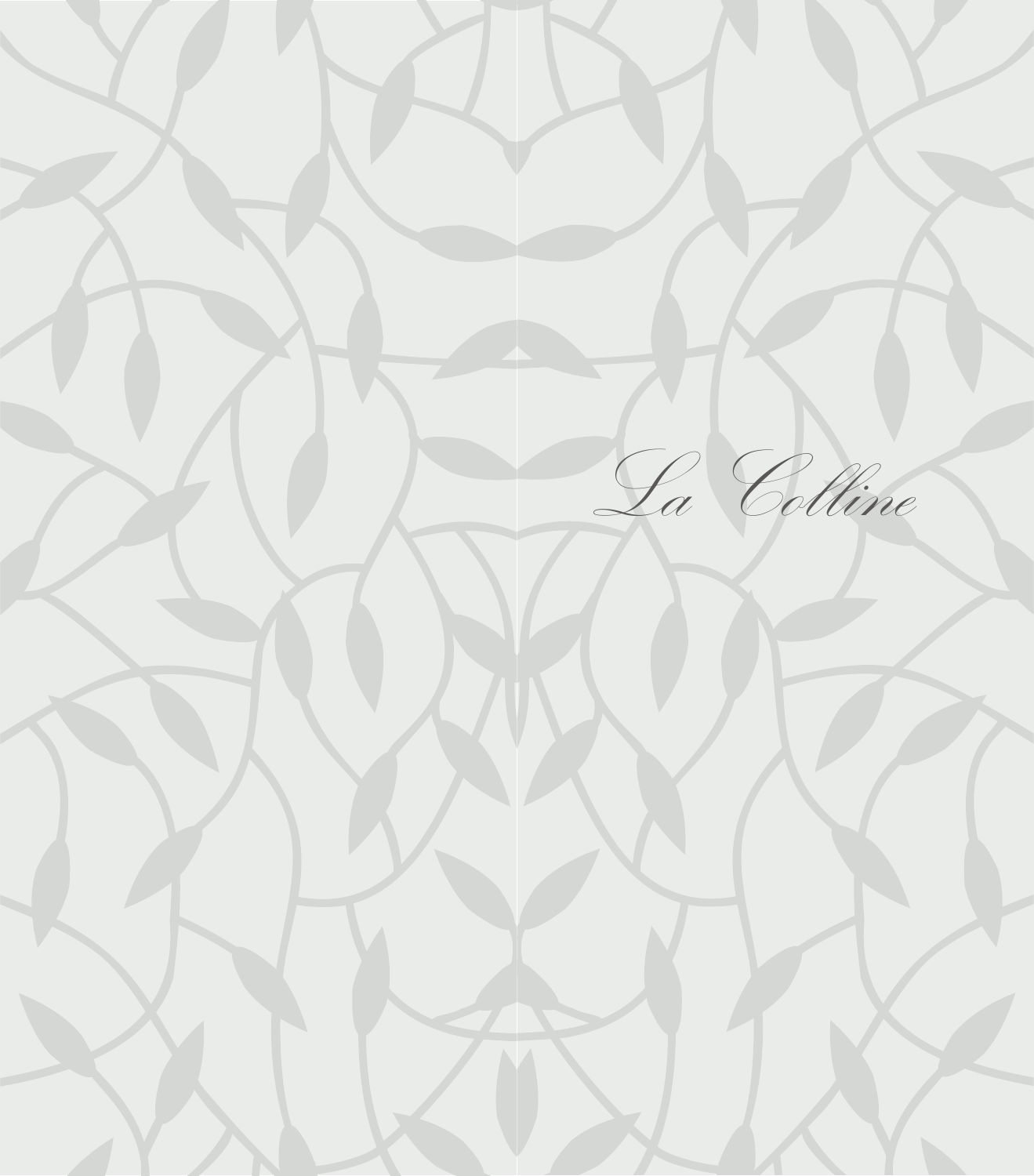# D e g u s t a t i o n M e n u

1. "Cherve Bouyiourdi" goat cheese, bell peppers, olives & caper leaves from Santorini (glass of rose Nostos Pink, Manousakis)

2. "Cycladic Orzo" wild green's & grilled baby octopus (glass of white Thalassitis, Gaia Winery)

3. "Mediterranean Dorado" grilled baby calamari, potato confit & bouillabaisse sauce (glass of white Savatiano, Mylonas)

4. Grass Fed Lamb "Kebab" Eggplant, spicy yoghurt & Santorinian cherry tomatoes (glass of red M.M. Domaine Sigalas)

5. The Santorinian Volcano® Italian Meringue, strawberry & vanilla ice cream sauce from berries of the forest (glass of champagne Chapuy Brut Reserve Grand Cru)

€135 / per person  $(6195)$  including wine pairing / per person)

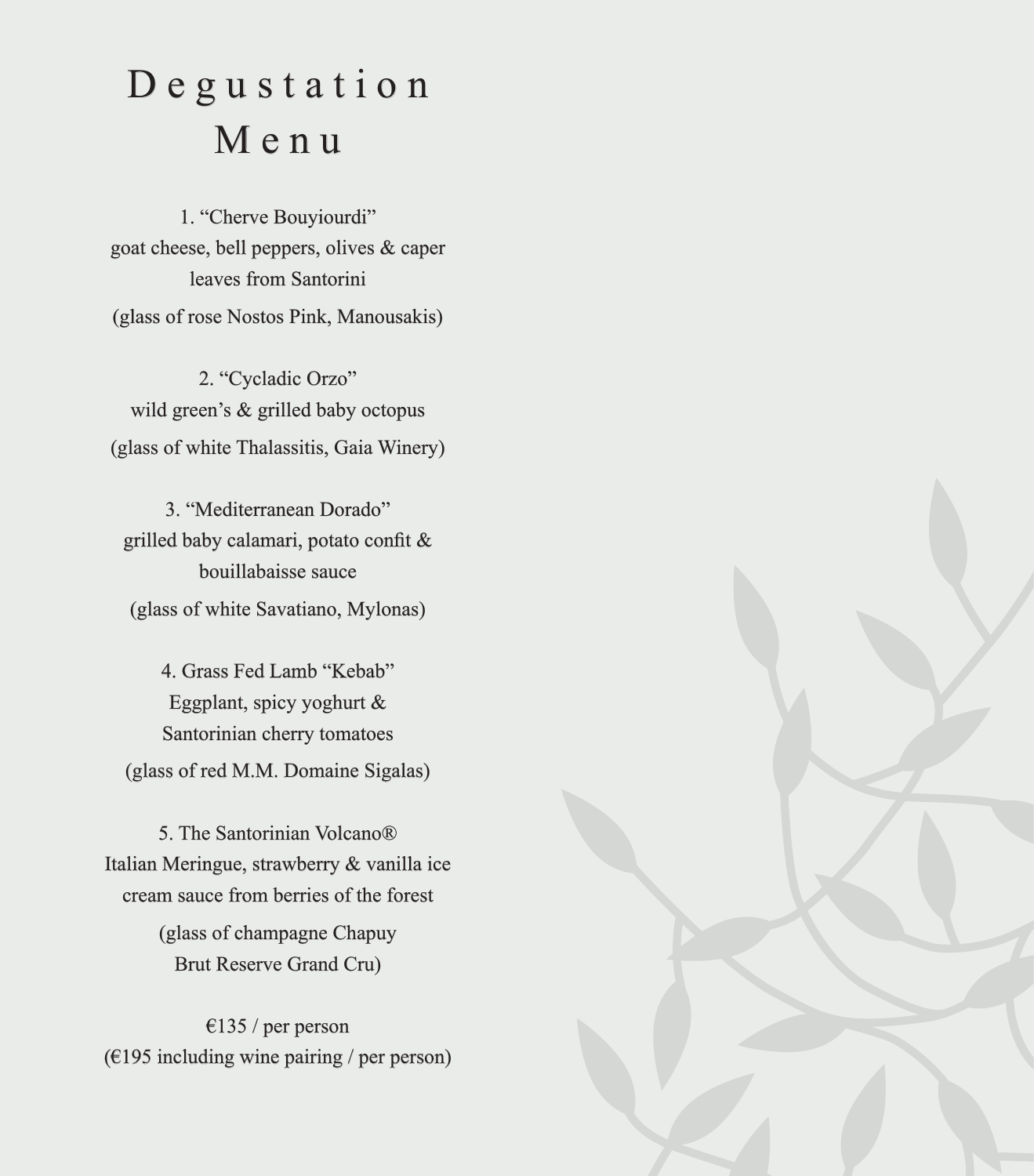### D e s s e r t s

The Santorinian Volcano®

€26

® Trade mark registration № 017917884 by EUIPO on 19/10/2018.

The iconic chocolate black pearl

€18

Jerome's grandmother recipe of apple pie

€18

Raspberry sensation

€20

Ice cream portion (vanilla, chocolate, strawberry, pistachio)

€7/ 45 g

Seasonal fruit platter

#### €15

Cheese cold cut (variation from four different cheeses and meat options, accompanied with marmalade)

€31

## A p p e t i z e r s

Salad Niçoise, green beans, cucumber and artichoke served with eggs «parfait» €25

Mediterranean seafood variation of octopus, mussels and broccoli Romanesco on cucumber

€20

Santorinian tomatoes variety salad with mozzarella

€23

Gaspacho Andalouse €20

«La vie en rose» Summer beetroot Gaspacho beetroot rose

€20

Carpaccio of Atlantic shrimps €23

Ceviche of Aegean sea bass, seaweed and citrus marinade

€29

The Greek crudo dorado in Santorinian marinade

€22

Smoked eel with Santorinian fava, black grapes and apricot cream

#### €40

Tuna brandade, aioli sauce, royal caviar

#### €24

Foie gras on sweet potato crème brûlée and forest fruits sauce

€36